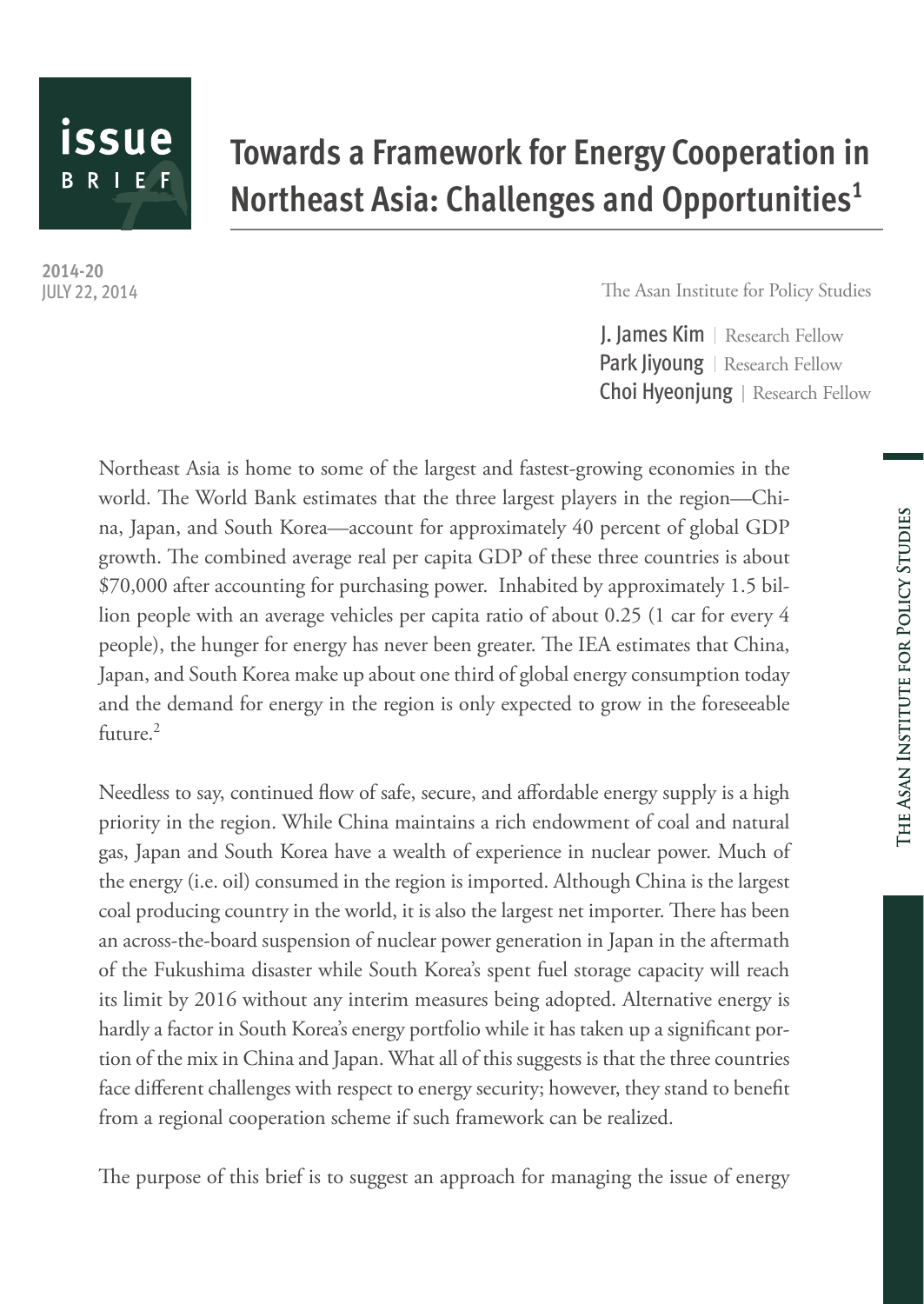security through a cooperative framework. The goal is less to provide concrete answers than to suggest a way forward in addressing the problem of energy security at the regional level.

#### **What are the underlying reasons for challenges to regional energy security?**

1. Geographic challenges

While the three countries are relatively close to one another, they are separated by the East Sea, the East China Sea, and the Yellow Sea. The Korean Peninsula is part of continental Asia, but transport by land between China and South Korea is not possible given that the two Koreas have maintained a state of war over the past six decades. $^3$  In short, infrastructure connections lag capacity needs. What this means is that transportation of oil or gas in the region will require reliance on relatively distant and costly methods of transport.

#### 2. Geopolitical risks

There is little denying the uneasy relations between Japan and South Korea as well as Japan and China. Prime Minister Abe's openness about his visits to the controversial Yasukuni Shrine, as well as revision of the Constitution to enable Japan to potentially forward deploy its military, have reopened old wounds from World War II. Maritime disputes in the East China Sea (i.e. Senkaku/Diaoyu, Air Defense Identification Zone—ADIZ), East Sea (or the Sea of Japan) (i.e. Dokdo/Takeshima), the Yellow Sea (i.e. Northern Limit Line), also make for potentially explosive and serious security risks. China and Japan are fundamentally engaged in a long-term rivalry for regional power and dominance. While South Korea maintains good diplomatic and trade relations with China, there is no hiding the fact that South Korea has a long-standing robust alliance built on prolonged US military presence on the peninsula since the ceasefire. The threat to the peace and stability of the region is further compounded by an opaque dictatorial regime in North Korea that has openly professed its intent to develop its own domestic nuclear weapons program despite opposition from the international community.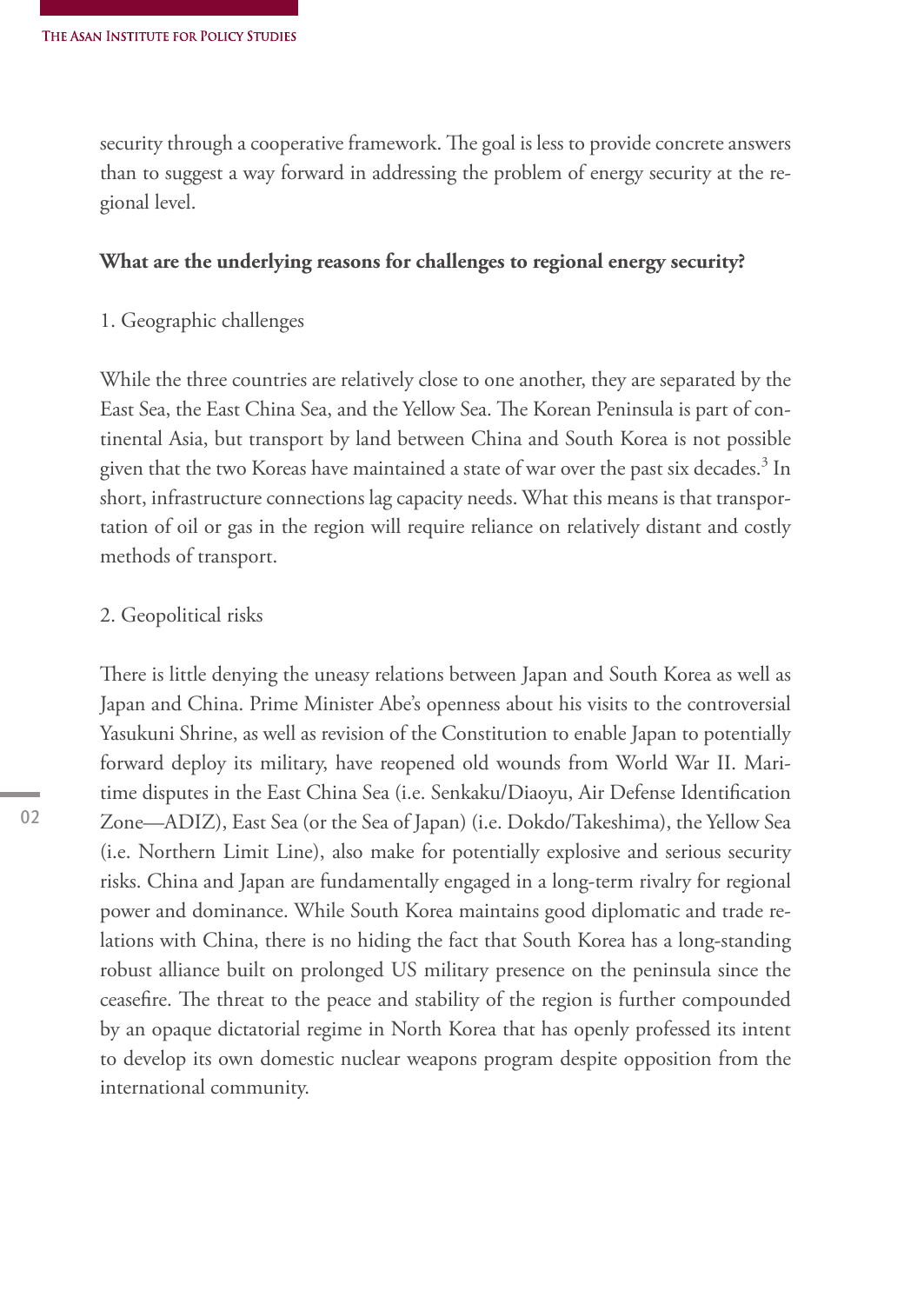#### 3. Heterogeneous energy policy and energy sectors

The energy portfolio and challenges to energy security vary among the three countries. For instance, Japan does not maintain any gas grid; hence, pipeline gas from mainland China or even Russia may matter less for Japan than it does for South Korea, which maintains a rather well developed gas grid. It is also important to realize that up to 300 million people in Asia do not have access to electricity. Having a reliable and well-connected electricity grid will continue to be an important challenge in the region. South Korea and China look to expand their nuclear capacity with new plant constructions; however, safety remains an important concern, as illustrated by Japan's uncertainty over its reliance on nuclear power following the Fukushima disaster.4 There is room for cooperation in the area of nuclear safety but there is also some difficulty in the fact that the three countries utilize different technologies in running their nuclear power plants.

#### 4. Financing

Regional capital and the finance market are not mature enough. Meanwhile, investment needs are large because project size tends to be large when considering energy projects in this region. Pooled investments and/or joint public-private investment will be required.

#### 5. Lack of a coordinating mechanism

There is no overarching mechanism or framework such as the International Energy Agency (IEA) that can address some of the challenges associated with risks to energy security across countries within this region. Energy is a highly technical issue that requires continual dialogue, information sharing, and coordination. Without an institutional vehicle for addressing the risks to energy security from unexpected disruption in supply or emergency disasters, preventative measures (e.g. stockpile reserves or best practice safety protocol) or even positive gains through technology transfer and/or financing would be difficult.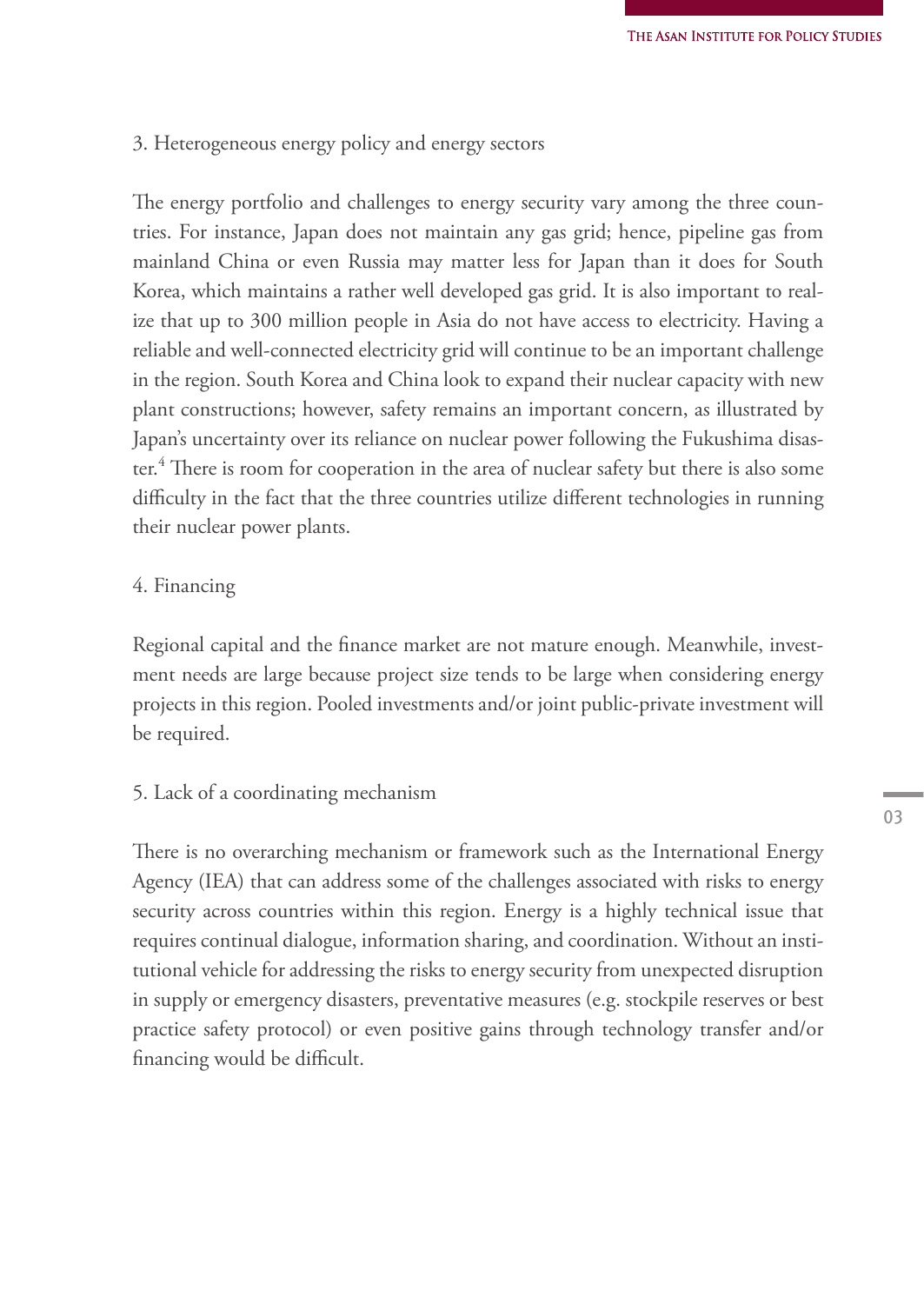### **Is there a better way forward in achieving a more stable, safe, and affordable energy supply? If so, what would this require?**

One way to mitigate the risks and challenges to a more reliable, safe, and affordable energy supply is to enhance cooperation within the region. There is broad consensus that institutions play a critical role in promoting international and/or even regional cooperation. While existing research suggests that broad and deep multilateral approaches are preferable to restricted and narrow bilateral efforts, we estimate that the marginal gains from even small-scale bilateral cooperation would prove significant enough as to warrant cooperation at a more local level. Table 1 prioritizes some possible concrete measures that one may take in overcoming challenges to regional energy se-

|                     |                                                            | <b>Level of Coordination</b>                                   |                                                                |                        |
|---------------------|------------------------------------------------------------|----------------------------------------------------------------|----------------------------------------------------------------|------------------------|
|                     |                                                            | Multilateral                                                   | <b>Bilateral</b>                                               |                        |
| Level of Commitment | High                                                       | Reduction of carbon<br>emissions                               |                                                                | Low                    |
|                     | (Significant<br>investment on<br>new capacity<br>required) | Reduction of acid rain<br>Regional network<br>construction     |                                                                |                        |
|                     | Mid (Some<br>investment on<br>new capacity<br>required)    | Emergency stock sharing                                        | Emergency stock sharing                                        |                        |
|                     |                                                            | Grid construction                                              | Grid construction                                              |                        |
|                     |                                                            | Joint development                                              | Joint development                                              | Probability of Success |
|                     | Low (Existing<br>capacity is<br>adequate)                  | Sea lane protection<br>Early warning systems                   | Sea lane protection<br>Early warning systems                   |                        |
|                     |                                                            | Rearch and development                                         | Rearch and development                                         |                        |
|                     |                                                            | Data sharing and analysis<br>Capacity building and<br>training | Data sharing and analysis<br>Capacity building and<br>training |                        |
|                     |                                                            | Financing<br>Emergency stock<br>construction                   | Financing<br>Emergency stock<br>construction                   |                        |
|                     |                                                            | Pollution clean up                                             | Pollution clean up                                             | High                   |
|                     |                                                            | Low                                                            | High                                                           |                        |
|                     |                                                            | <b>Probability of Success</b>                                  |                                                                |                        |

#### **Table 1: Approaches to Regional Cooperation on Energy5**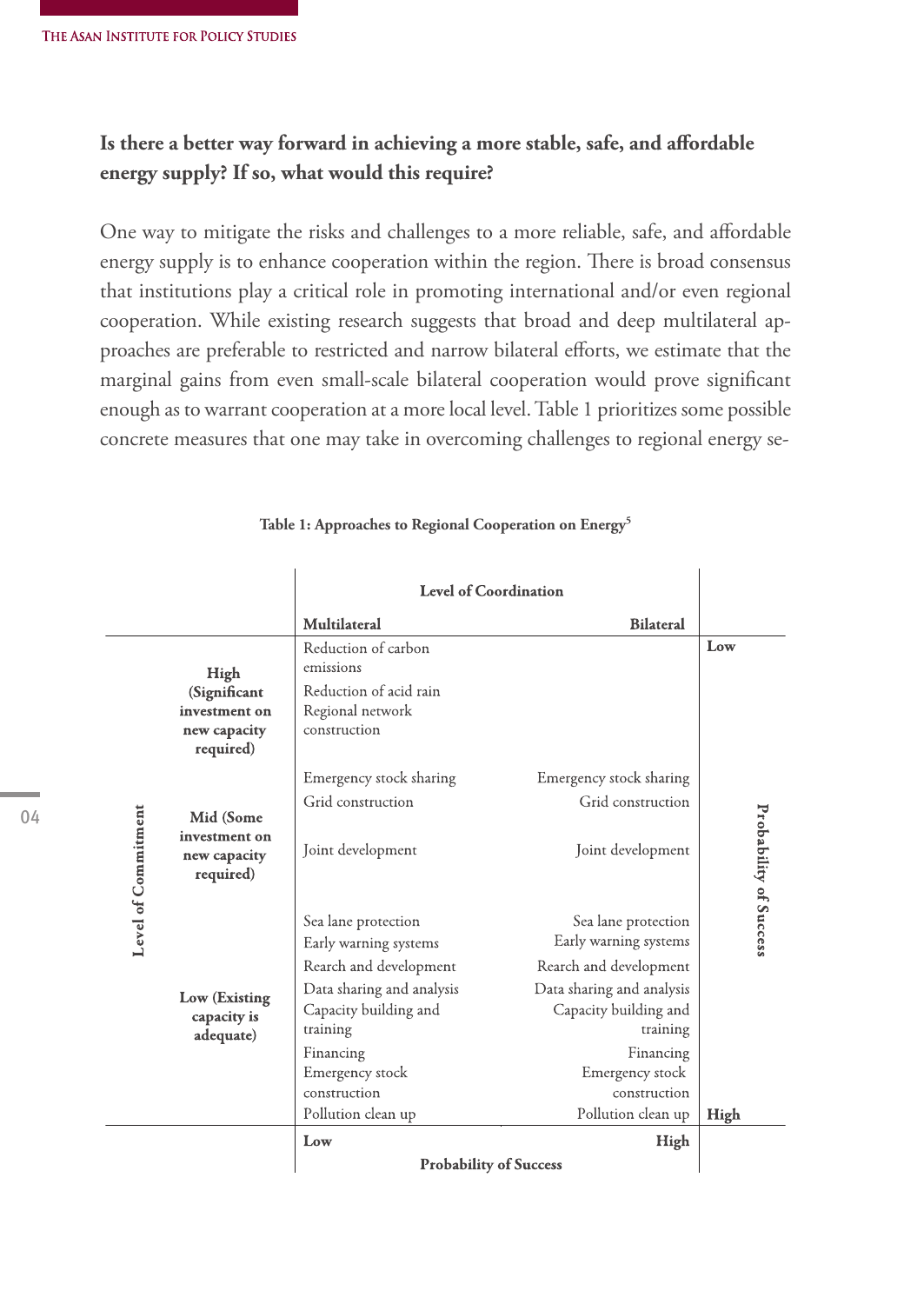curity according to the level of commitment and the level of coordination. By the level of commitment, we are referring to the amount of investment required in attaining the required capacity to achieve the desired outcome. And by the level of coordination, we are referring to the extent of coordination (i.e. multilateral vs. bilateral). We assume that the probability of success is inversely proportional to the level of commitment and investment.

The lower right quadrant where each country maintains relatively strong capacity but requires more localized bilateral coordination, such as research and development or data sharing and analysis, can be implemented rather easily. Of course, these tasks can also be handled multilaterally but collective action tends to be more difficult with the rise in the number of coordinating stakeholders. Environmental concerns, such as carbon emissions or acid rain, are difficult problems that necessarily require significant investment and broad-based participation. Hence, the nature of the policy problem lends itself to multilateralism and more significant investment in capacity building. While problems like these are important to the region because of their nature and impact, they are more difficult to achieve because of the challenges associated with their implementation. In short, cooperation on energy can be prioritized and targeted according to the needs of each country, but it can also be organized according to the likelihood of implementation. The framework is useful to the extent that each policy option can be prioritized according to the objectives as well as relative benefits and costs. The choice is ultimately left up to the decision makers themselves.

#### **Opportunities for energy cooperation**

Cooperation in Northeast Asia is a challenge but the changing landscape of the energy environment lends itself to new opportunities for regional (or even sub-regional) cross-border coordination. For instance, high reliance on coal among all three major energy consuming markets in the region means greater threat to sustainability. The number of days with fine particulate matter warnings (PM 2.5-10) have increased significantly in all three countries in 2014; meaning that there is wider recognition of the environmental problems related to inefficient consumption patterns.

The discovery of unconventional energy sources in the form of shale gas and tight oil in North America has created a buzz in Asia but the impact on price is likely to be tempered due to the high cost of processing and transporting liquefied natural gas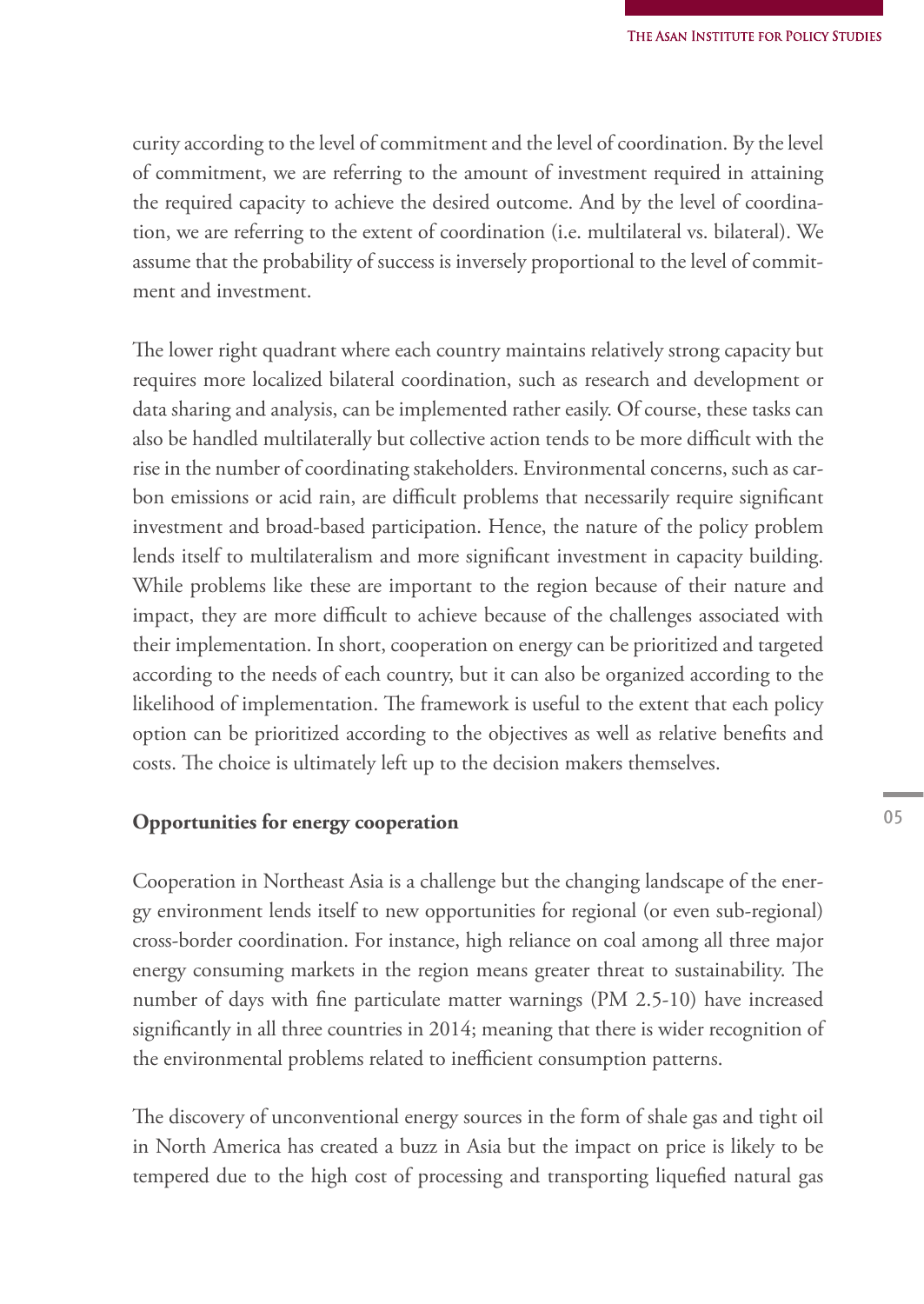(LNG) across the Pacific. Without a doubt, the recent Sino-Russian pipeline deal may have some impact on price of natural gas as we look to the distant future but the effect is not likely to have as much impact unless it leads to an overall reduction in the price of the so-called "Asian Premium." Natural gas is one area where the three countries can realize large immediate gains from new technological or business developments if the three countries can find a way to cooperate.

Even with the recognition of gains from cooperation, there are some fundamental structural challenges standing in the way of this objective. Namely, the energy sector within the region is tied closely to the governments of respective countries. As long as the three governments perceive each other as a geopolitical competitor, energy security is likely to remain as a zero sum gain - cooperation even at a limited scale may be difficult to achieve.

It bears mentioning, however, that there is precedence for both bilateral and multilateral cooperation in the region. The creation of the C-J-K Trilateral Cooperation Secretariat in 2010 stands as a good illustrative example. Moments of crisis can also create an opening for significant policy change which may require close coordination. For instance, disasters like the one in Fukushima could very well have served as the basis for cooperation on nuclear safety among the three countries as well. In certain instances, a simple recognition of mutual gains even at a sub-regional level may be enough. Ongoing negotiations for a free trade agreement between China and South Korea illustrate this point quite nicely. Cooperation need not be multilateral from the get-go. It can begin bilaterally between China and South Korea or even among Japan and Russia. The approach to cooperation can vary according to the relative ease of policy implementation or the resources required to see through the successful implementation of a policy choice.

Comprehensive regional energy cooperation is not easy. It requires strong will, leadership, and effort not only within each country but across the region. The geopolitical realities, however, make cross-border coordination in Northeast Asia a difficult proposition for the moment. At the same time, it is important to realize that the windfall from regional cooperation on energy security is too large to ignore. To address this challenge, we have attempted to present an approach which allows the decision makers to prioritize their policy options. The framework does not require that the cross-border coordination be broad nor deep but allows the decision makers to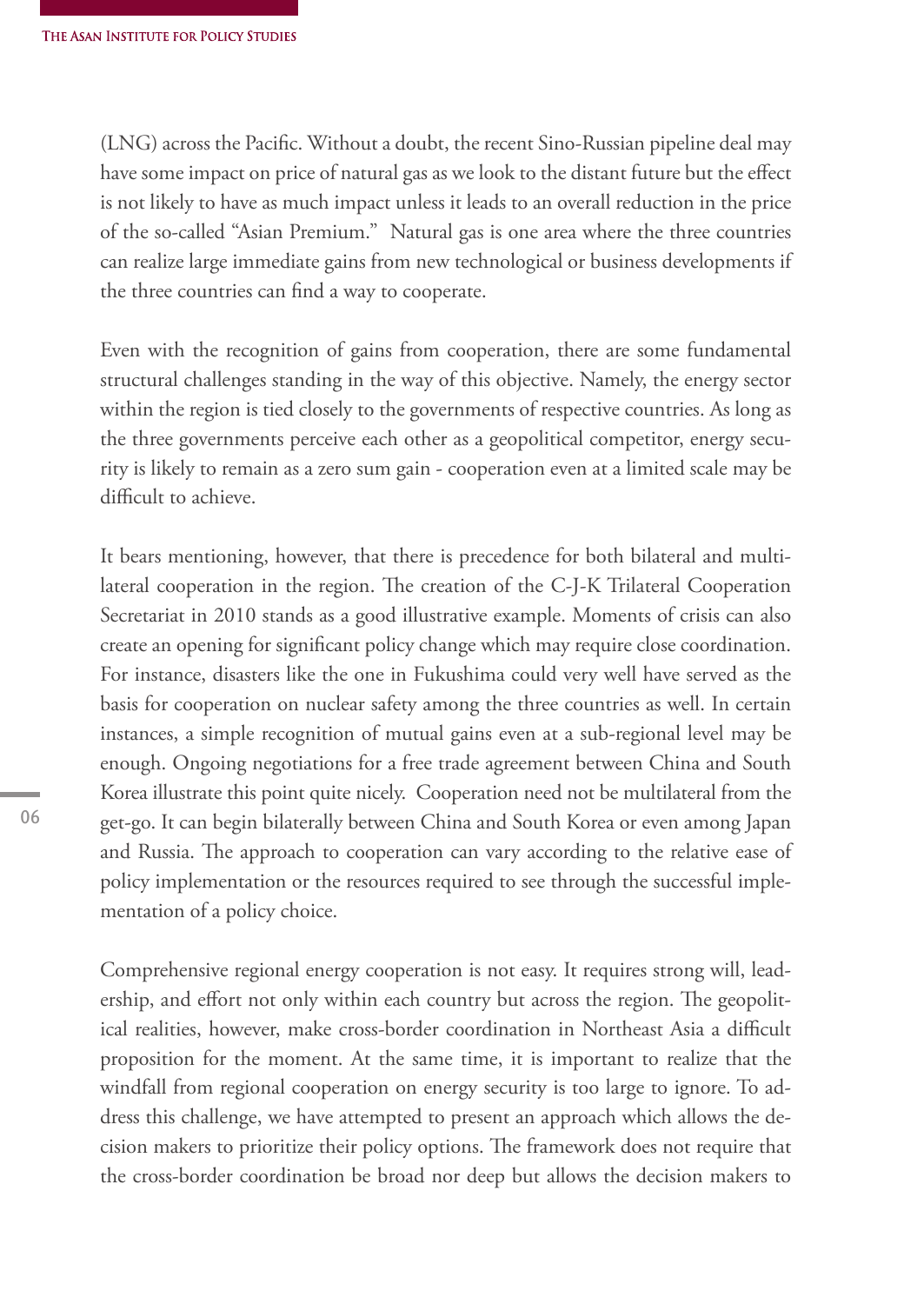prioritize their policy options towards achieving a concrete regional solution to the problem at hand. It remains to be seen, however, whether the will and the desire exists in the region to put this tool into good use.

The views expressed herein do not necessarily reflect the views of the Asan Institute for Policy Studies.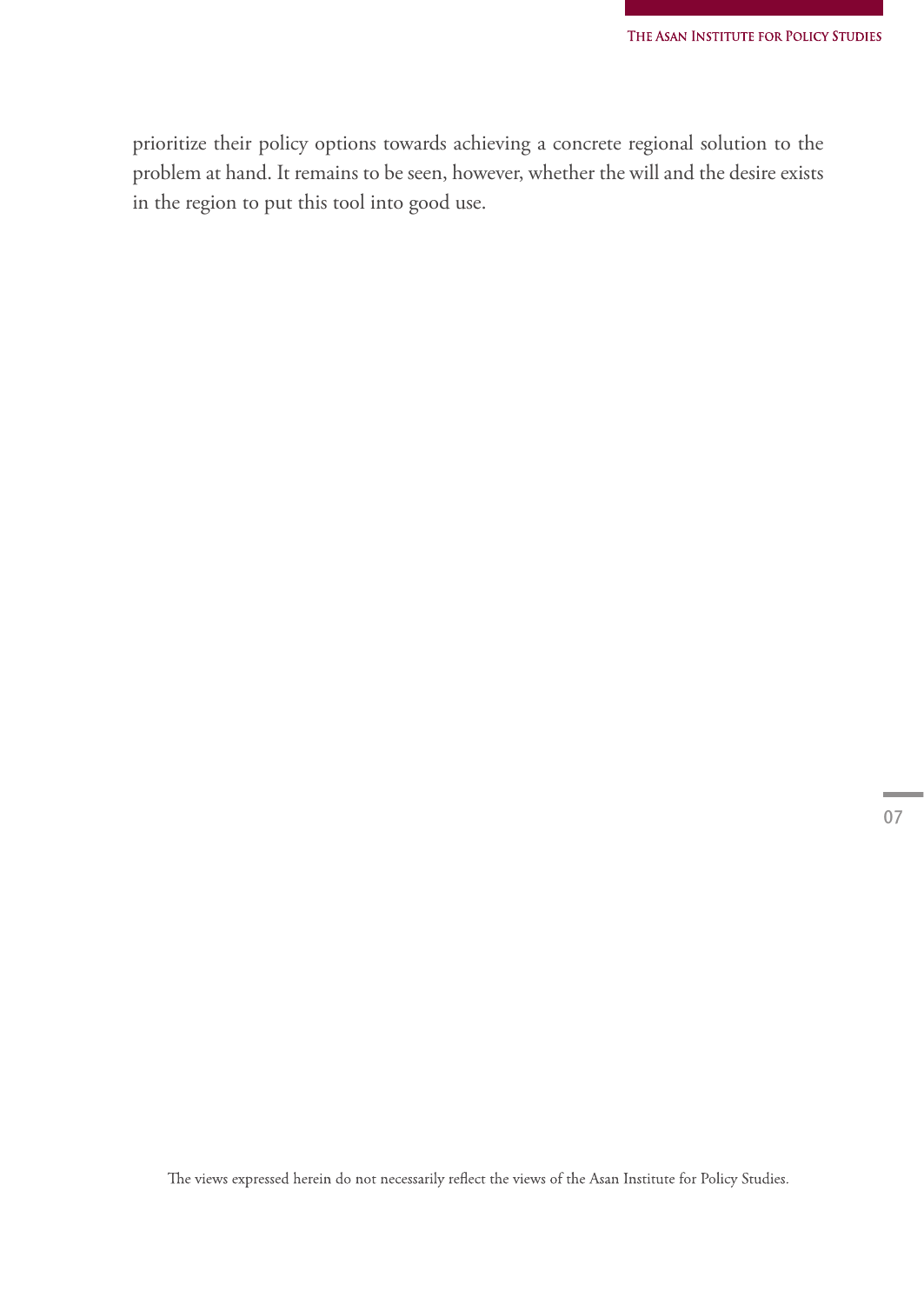- The content is based on a workshop held at the Asan Institute for Policy Studies on 7/2/2014. Attendees included J. James Kim, Choi Hyeonjung, Park Jiyoung, Mikkal Herberg, Anthony Jude, Edward Chow, Philip Andrews-Speed, Mark Thurber, Peter Hughes, Tom Cutler, Noriko Fujiwara, Sridhar Samudrala, Yayoi Yagoto, Jung Tae Yong, Meredith Miller, Heather Kincade, Iwatani Shigeo, Lee Jong Heon, Chen Feng, Minjeong Han, and Lee Yoori. The authors would like to thank select participants for their comments and feedback on earlier versions of this brief. Thanks also to Ross Tokola for the copy edit. 1.
- There is some variation in the trend with South Korea's demand expected to taper off and slow down while that of Japan is expected to decline slightly as a result of decreasing population. Therefore, most of the increase will come from China where demand is expected to nearly double by 2020. 2.
- There are certain exceptions. For instance, the movement of people and goods between North and South Korea is possible across the Demilitarized Zone (DMZ) to the Kaesong Industrial Complex but there is no known incidence of any movement of people or goods from South Korea to mainland China via North Korea. 3.
- Currently, the Abe government plans to return nuclear use to 25-30 percent of electricity supply over the long term. 4.
- This framework is a revised adaptation of a Regional Public Goods Approach developed by Philip Andrews Speed. 5.



**J. James Kim** is a Research Fellow in the American Politics and Policy Program in the Center for Regional Studies at the Asan Institute for Policy Studies and a lecturer in the Executive Master of Public Policy and Administration program at Columbia University. Previously, he was an Assistant Professor of Political Science at the California State Polytechnic University (Pomona). He has also served as a summer research associate at the RAND Corporation and as a statistical consultant for the Institute for Social and Economic Research and Planning at the School of International and Public Affairs in Columbia University. His primary research interests include political economy, energy, security, public opinion, democracy, methodology, and media.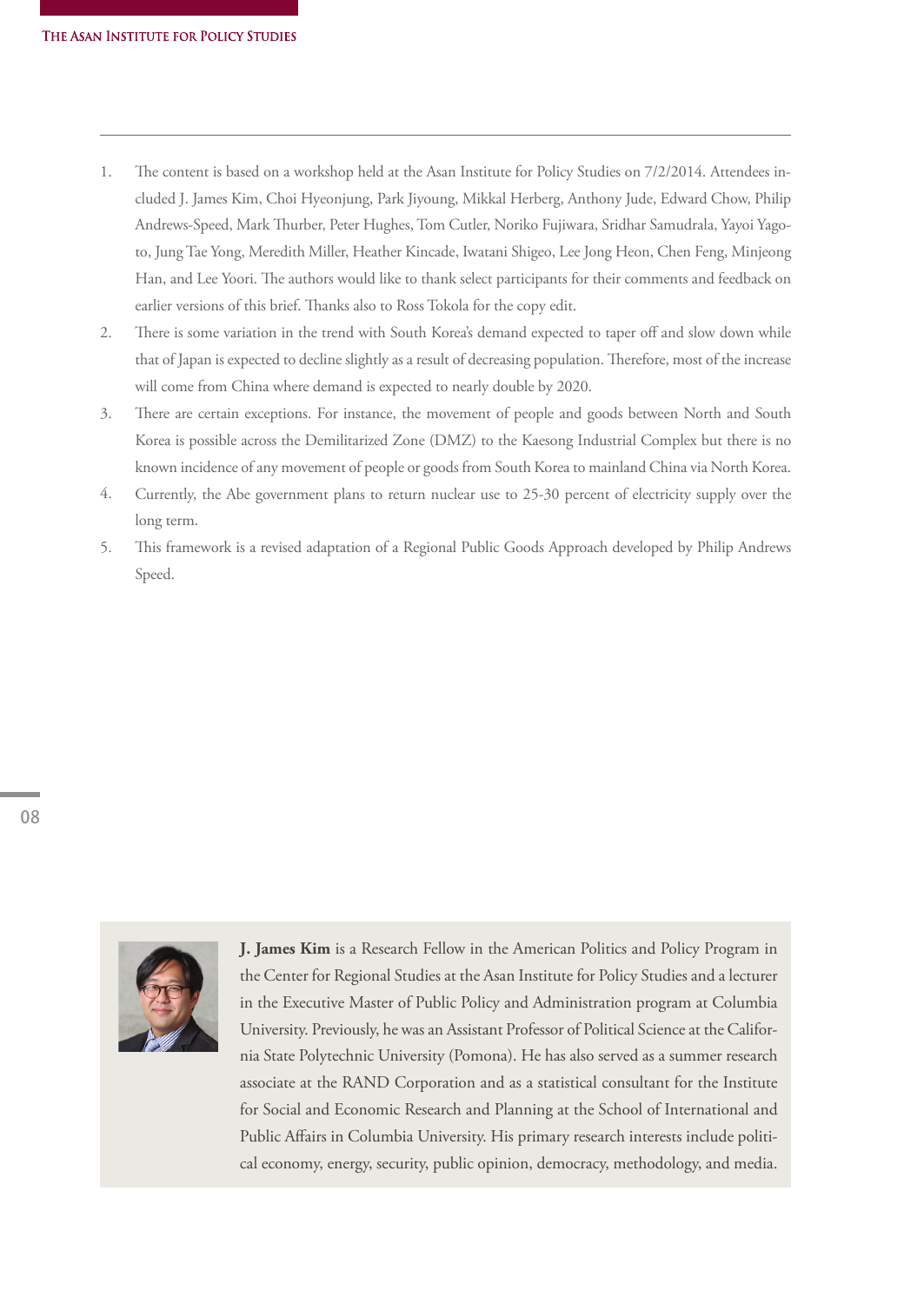

**Park Jiyoung** is a Research Fellow in the Center for Global Governance at the Asan Institute for Policy Studies. Previously, she was a Research Fellow and Managing Director of the R&D Feasibility Analysis Center at the Korea Institute of S&T Evaluation and Planning (KISTEP) and also a visiting research scientist at the Center for Innovation at the University of Maryland. Dr. Park's research focuses on the study of policy and management issues for nuclear technology, R&D for global green growth policies, economic analysis of R&D programs, and developing support for the formulation of evidence-based policies in the science and technology fields. Her recent publications include "Assessment System for Feasibility Analysis of National R&D Programs: The case of Korea," *International Journal of Innovation and Technology Management* (2011). She received her B.S. and M.S. in Nuclear Engineering and an M.S. in Public Policy from Seoul National University and her Ph.D. in Nuclear Engineering and Radiological Sciences from the University of Michigan.



**Choi Hyeonjung** is a Research Fellow in the Climate Change and Sustainable Development Program in the Center for Global Governance at the Asan Institute for Policy Studies. Previously, he was a full-time instructor at the Korean Air Force Academy, Research Scholar at the Institute of Social Science, the University of Tokyo, and Research Fellow at Woori Finance Research Institute. Dr. Choi also worked in public service as a Policy Research Fellow at the 17th Presidential Transition Committee, Assistant Secretary to the President for National Agenda and Deputy Secretary to the President for Green Growth at the Office of the ROK President. Dr. Choi's areas of research interest include climate change, green growth and sustainable development, new growth engines, East Asian developmental state model and industrial policy, and national future strategy. Dr. Choi recently published a book (co-authored with Sang-hyup Kim), Green Growth for a Greater Korea: White Book on Korean Green Growth Policy, 2008-2012 (Seoul: Korea Environment Institute, 2013). Dr. Choi received his B.A. and M.A. from Yonsei University and his Ph.D. in Political Science from Purdue University.